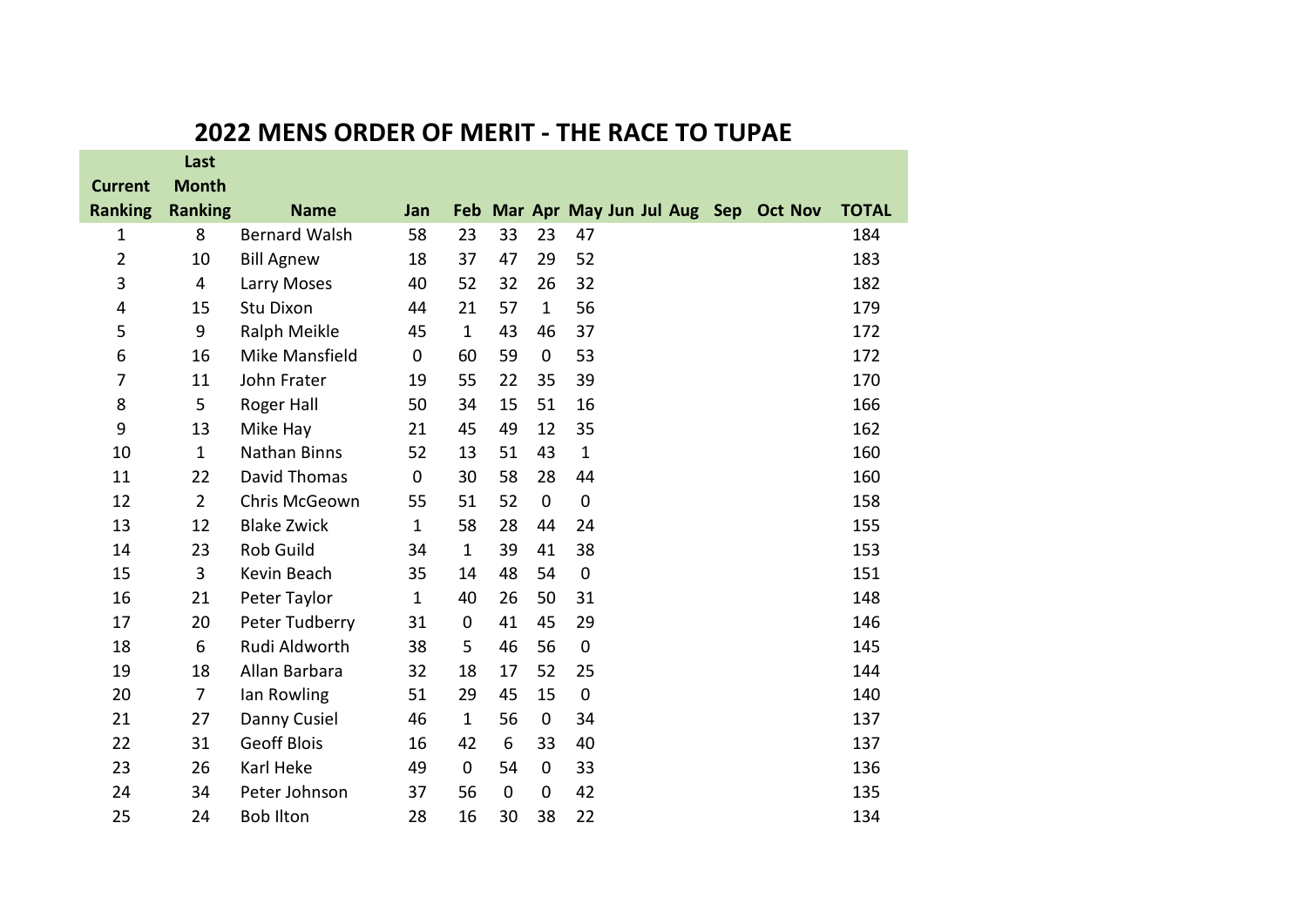| 26 | 43 | <b>Craig Marshall</b>    | $\mathbf{1}$ | 0            | 50             | 31           | 46               | 128 |
|----|----|--------------------------|--------------|--------------|----------------|--------------|------------------|-----|
| 27 | 14 | <b>Barrie Walker</b>     | 60           | 3            | 27             | 34           | $\pmb{0}$        | 124 |
| 28 | 55 | <b>Brent Thomson</b>     | 5            | 6            | 25             | 27           | 59               | 122 |
| 29 | 17 | Mark Carrington          | 59           | $\mathbf{1}$ | 11             | 48           | $\pmb{0}$        | 119 |
| 30 | 54 | Peter Neal               | $\mathbf 1$  | 27           | 34             | $\mathbf{1}$ | 55               | 118 |
| 31 | 19 | <b>Todd Hamilton</b>     | 24           | 38           | 55             | 0            | $\mathbf 0$      | 117 |
| 32 | 25 | <b>Rex Edwards</b>       | 27           | 19           | 40             | 22           | 9                | 117 |
| 33 | 42 | Reinhardt Van Zyl        | 0            | 24           | 24             | 36           | 30               | 114 |
| 34 | 51 | Graham Shaw              | 15           | $\mathbf{1}$ | 12             | 42           | 41               | 111 |
| 35 | 40 | <b>Bernie Hedges</b>     | 33           | 50           | 0              | 3            | 23               | 109 |
| 36 | 35 | <b>Grant Thorn</b>       | 53           | $\mathbf{1}$ | 0              | 39           | 15               | 108 |
| 37 | 28 | Mike Rodgers             | 43           | 0            | 0              | 60           | $\pmb{0}$        | 103 |
| 38 | 48 | Lloyd Goodall            | 20           | 9            | 0              | 47           | 27               | 103 |
| 39 | 58 | Keith Dowie              | $\mathbf 0$  | 33           | 9              | 18           | 43               | 103 |
| 40 | 29 | Alan McKenzie            | $\mathbf 0$  | $\mathbf{1}$ | 44             | 57           | $\pmb{0}$        | 102 |
| 41 | 72 | Andy Tasker              | 23           | $\mathbf{1}$ | 0              | 16           | 60               | 100 |
| 42 | 30 | <b>Stephen Vercoe</b>    | 29           | 48           | 0              | 21           | $\pmb{0}$        | 98  |
| 43 | 32 | <b>Brad Heal</b>         | 47           | 31           | 18             | $\pmb{0}$    | $\mathbf 0$      | 96  |
| 44 | 33 | David Clarke             | $\mathbf 0$  | 59           | 36             | 0            | $\mathbf 0$      | 95  |
| 45 | 36 | <b>Heath Sherrock</b>    | 30           | 46           | 16             | 0            | $\mathbf 0$      | 92  |
| 46 | 37 | <b>Geoff Park</b>        | 0            | 39           | 53             | 0            | $\boldsymbol{0}$ | 92  |
| 47 | 38 | Mike Malone              | 0            | 10           | 21             | 59           | $\mathbf 0$      | 90  |
| 48 | 45 | <b>Stan Patching</b>     | 0            | 32           | 13             | 32           | 13               | 90  |
| 49 | 76 | Daryl Graham             | 36           | $\mathbf 0$  | 0              | $\mathbf 0$  | 54               | 90  |
| 50 | 50 | Dennis Wright            | 0            | 57           | $\overline{7}$ | 10           | 14               | 88  |
| 51 | 39 | Kevin Armstrong          | $\mathbf 1$  | 49           | 37             | $\mathbf 0$  | $\pmb{0}$        | 87  |
| 52 | 66 | Ken Melind               | 8            | 8            | 10             | 25           | 36               | 87  |
| 53 | 41 | James Campion            | 42           | 17           | 19             | 6            | $\pmb{0}$        | 84  |
| 54 | 44 | <b>Glenn Fitzpatrick</b> | 12           | 47           | 14             | 7            | $\mathbf 0$      | 80  |
| 55 | 46 | Rob Bruinsma             | $\mathbf 0$  | 28           | $\overline{0}$ | 49           | $\mathbf 0$      | 77  |
| 56 | 47 | Michael Versfeld         | 22           | $\mathbf 0$  | 0              | 55           | $\mathbf 0$      | 77  |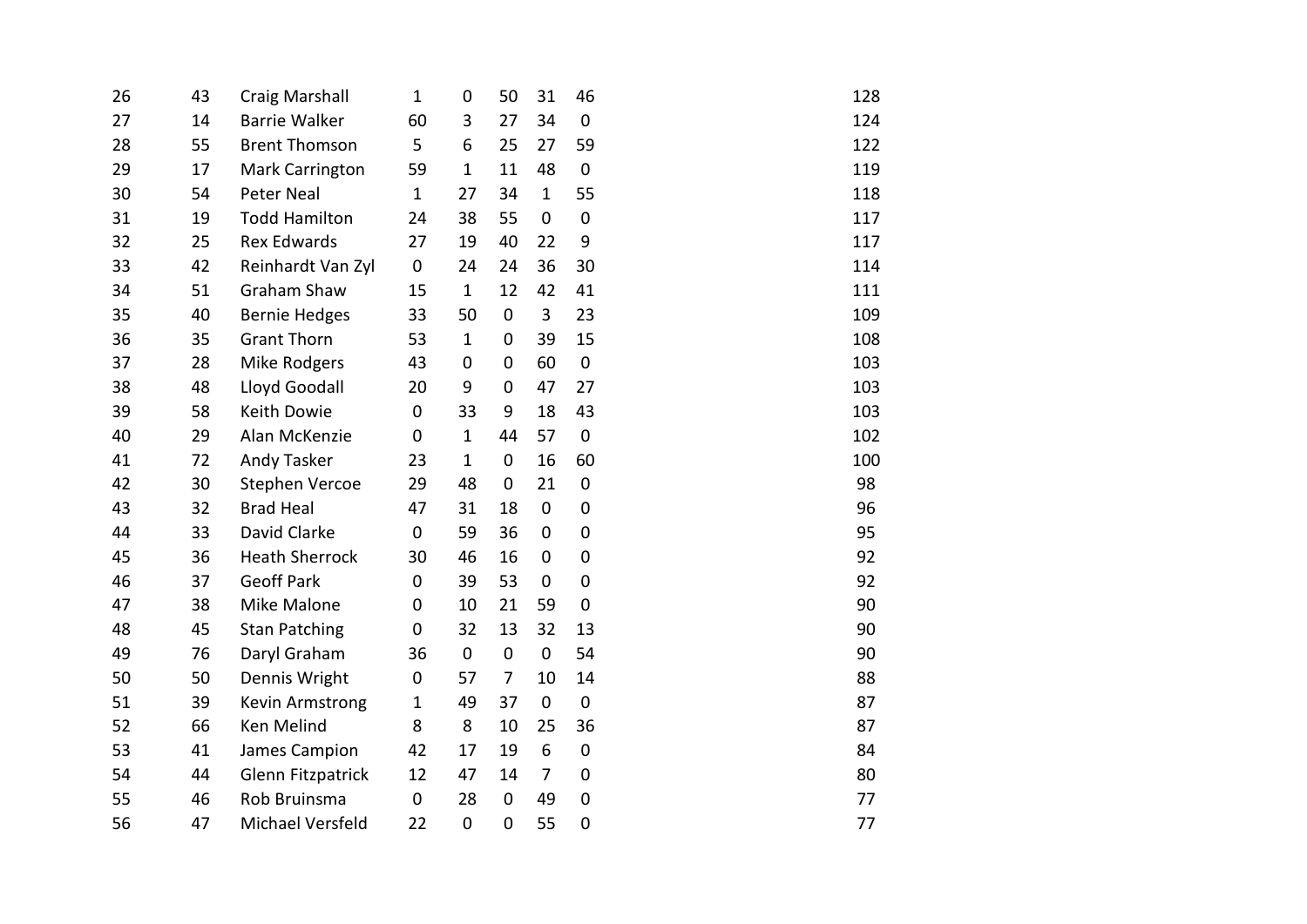| 57 | 49  | John Hewitt            | 0              | 43             | 31             | $\overline{0}$ | $\mathbf 0$ | 74 |
|----|-----|------------------------|----------------|----------------|----------------|----------------|-------------|----|
| 58 | 87  | Pim Borren             | $\mathbf 0$    | 20             | $\mathbf 0$    | $\mathbf 0$    | 50          | 70 |
| 59 | 52  | Ray Marsden            | 25             | $\mathbf{1}$   | 42             | $\mathbf 1$    | $\pmb{0}$   | 69 |
| 60 | 61  | Wayne Lloyd            | $\pmb{0}$      | $\mathbf{1}$   | $\mathbf{1}$   | 53             | 12          | 67 |
| 61 | 100 | Roger Harman           | $\mathbf 0$    | 0              | $\mathbf 0$    | 8              | 58          | 66 |
| 62 | 53  | Leith Kelly            | 39             | 0              | $\overline{2}$ | 24             | $\mathbf 0$ | 65 |
| 63 | 62  | Lee Mytton             | 54             | $\mathbf 0$    | $\mathbf 0$    | $\pmb{0}$      | 11          | 65 |
| 64 | 56  | lan Shirley            | $\mathbf 0$    | $\overline{7}$ | 38             | 17             | $\mathbf 0$ | 62 |
| 65 | 68  | Kevin Fell             | 0              | 44             | $\mathbf 0$    | $\mathbf 0$    | 17          | 61 |
| 66 | 57  | Gabriel Tijsen         | 0              | $\mathbf 0$    | 60             | $\mathbf 0$    | $\mathbf 0$ | 60 |
| 67 | 97  | Paul Hay               | 7              | $\mathbf 0$    | 4              | 0              | 48          | 59 |
| 68 | 59  | Aaron Lawrence         | 57             | 0              | 0              | 0              | $\pmb{0}$   | 57 |
| 69 | 111 | <b>Bruce Miller</b>    | $\mathbf 0$    | $\mathbf 0$    | $\overline{0}$ | $\mathbf 0$    | 57          | 57 |
| 70 | 60  | Jayden Gallagher       | 56             | $\mathbf 0$    | $\overline{0}$ | $\mathbf 0$    | $\mathbf 0$ | 56 |
| 71 | 101 | Frik Van Heerden       | 4              | $\mathbf{1}$   | $\overline{0}$ | $\mathbf 0$    | 51          | 56 |
| 72 | 63  | Paul Tasker            | 0              | 54             | 0              | 0              | $\mathbf 0$ | 54 |
| 73 | 64  | <b>Colin Pretty</b>    | $\mathbf 0$    | 53             | 0              | 0              | $\mathbf 0$ | 53 |
| 74 | 65  | Ben Holden             | 48             | $\overline{4}$ | $\overline{0}$ | $\mathbf 1$    | $\mathbf 0$ | 53 |
| 75 | 105 | <b>John Neal</b>       | $\mathbf{1}$   | $\mathbf{1}$   | $\mathbf 0$    | $\mathbf{1}$   | 49          | 52 |
| 76 | 73  | <b>Bob Valle</b>       | $\mathbf 0$    | 0              | $\mathbf 0$    | 40             | 10          | 50 |
| 77 | 84  | <b>Andrew Fenemore</b> | $\pmb{0}$      | $\mathbf{1}$   | 23             | 0              | 26          | 50 |
| 78 | 67  | <b>Murray Hamilton</b> | 0              | $\mathbf{1}$   | 29             | 19             | $\mathbf 0$ | 49 |
| 79 | 103 | John Inglis            | $\overline{2}$ | $\mathbf{1}$   | $\mathbf{1}$   | $\mathbf 0$    | 45          | 49 |
| 80 | 83  | Peter Cederman         | 6              | 15             | 0              | $\overline{4}$ | 20          | 45 |
| 81 | 89  | Peter Neil             | 1              | $\mathbf 0$    | $\mathbf{1}$   | 13             | 28          | 43 |
| 82 | 69  | Tyler Cederman         | 41             | $\mathbf 0$    | $\overline{0}$ | $\mathbf 0$    | $\pmb{0}$   | 41 |
| 83 | 70  | Simon Hollyer          | $\mathbf 0$    | 41             | $\overline{0}$ | $\mathbf 0$    | $\mathbf 0$ | 41 |
| 84 | 71  | <b>Steve Schwass</b>   | $\mathbf 0$    | 35             | 0              | 5              | $\pmb{0}$   | 40 |
| 85 | 74  | <b>David Cairns</b>    | 1              | 26             | 0              | 11             | 0           | 38 |
| 86 | 75  | Ian Buchanan           | 1              | $\mathbf 0$    | $\mathbf 0$    | 37             | $\mathbf 0$ | 38 |